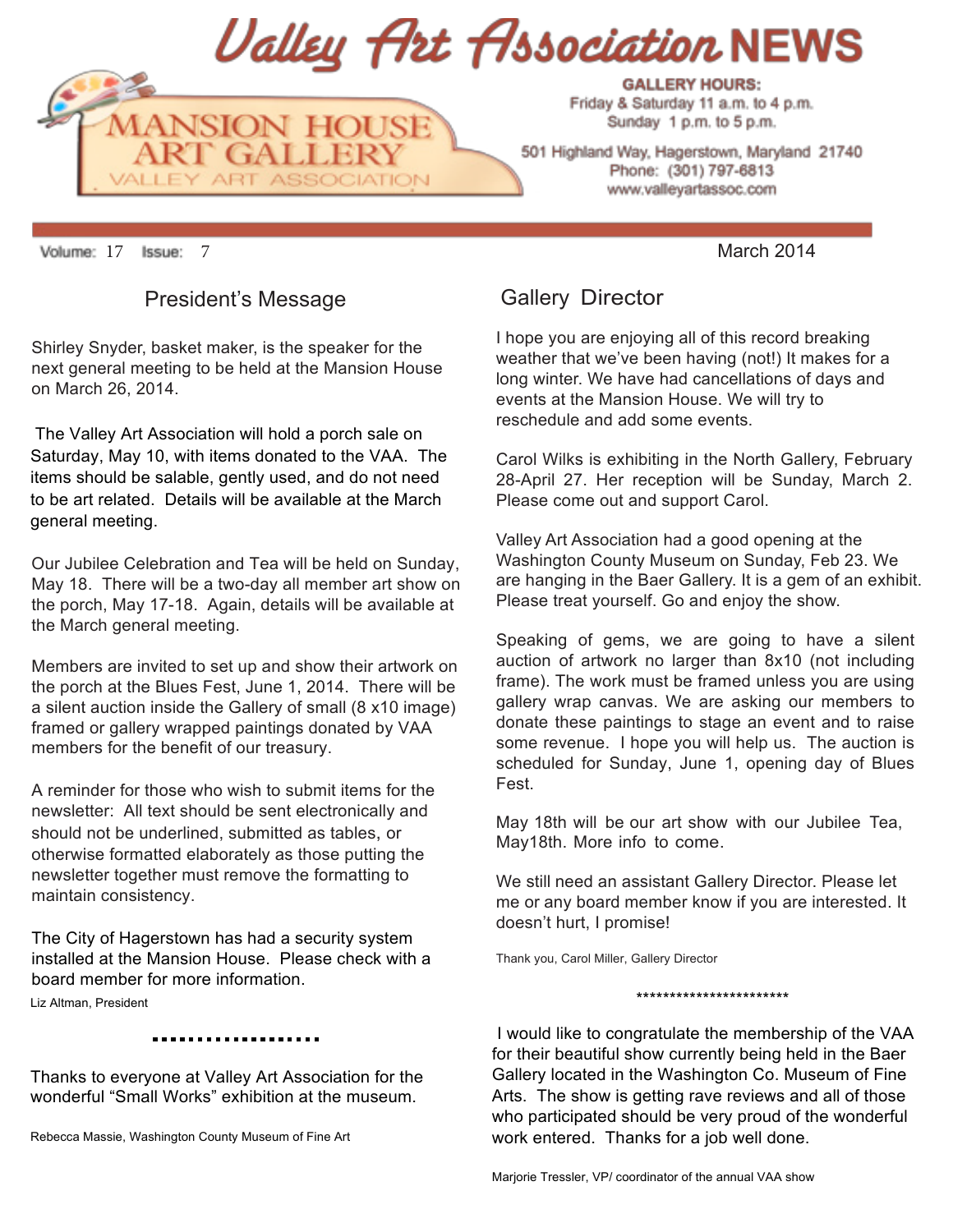# Still Life Oil Painting Workshop

42 West Arts 42 West Main Street, Waynesboro, PA INSTRUCTOR: ARTIST DONNA BINGAMAN SKILL LEVEL: All levels MEDIUM: Oil CALL FOR SUPPLY LIST CLASS LIMITED TO 8

Create your own still life oil painting from arranged still life setups, "Grapes and Red Wine," "Porcelain Dolls," "Silver Pot and Apples".

This workshop will use still life as a means to study light, an artist's greatest gift. Students will paint from "warm" studio light on canvases, with emphasis on composition, drawing, and value. The purpose is to understand the difference between the two different temperatures of light and the effect it has on color relationships. Students of all levels will find these studies valuable no matter what subject matter they may ultimately wish to pursue.

For information about times, dates and cost, and to sign up, call or e-mail

> Donna Bingaman at 717-762-8394 or aftsyfolks@embarqmail.com

# Painting classes

Offered at Troup's Fine Art Studio 27 Center Square within Anna's Paperworks Greencastle, PA 17225

For information, contact Nicole Troup at

 nickillustration@gmail.com or 717-331-1003

# Wednesday Evening Painting Class

Acrylic and Oil Painting with Marjorie Tressler Dates-1st and 3rd Wednesdays each month/ continuous---- 6 classes per session -- Tuition 65.00 per session -- Time 6:30 - 9:00pm

A beginner /intermediate class is being held the 1st and 3rd Wednesday nights at the Mansion House Art Center. This is a fun group of artists/students sharing a night of painting and learning in a very relaxed atmosphere. Art is discussed and taught using the old masters / fine art classical way of painting. Due to its popularity this class will now be held year round. Please come prepared with your own art materials.

For more information please contact:

Marjorie Tressler at 717-762-6791 or e-mail marjorietressler@comcast.net.

# Inspiration Tuesdays with Marjorie Tressler

Dates: Continuous Day: Tuesday Time: 10-2pm Location: Mansion House Tuition: Free

Marjorie Tressler is facilitating a weekly painting session in oil, acrylic, or mixed media for intermediate or above painters each Tuesday. These sessions are free and open to all members of the VAA. The artists share ideas, experiences, knowledge, and use of materials, some critiques, but most of all, inspiration. The artists supply their own materials and still life set-ups, etc. The only requirement is the artist needs to be selfmotivated and able to work independently.

For more information or to sign up, please contact Marjorie directly at: 717-762-6791 or marjorietressler@comcast.net

\*\*\*\*\*\*\*\*\*\*\*\*\*

Artists looking for Artists And Models for the Wednesday Portrait Group

> For more information, contact Donna or Hal Mason 301-791-6719 donnamasonart@yahoo.com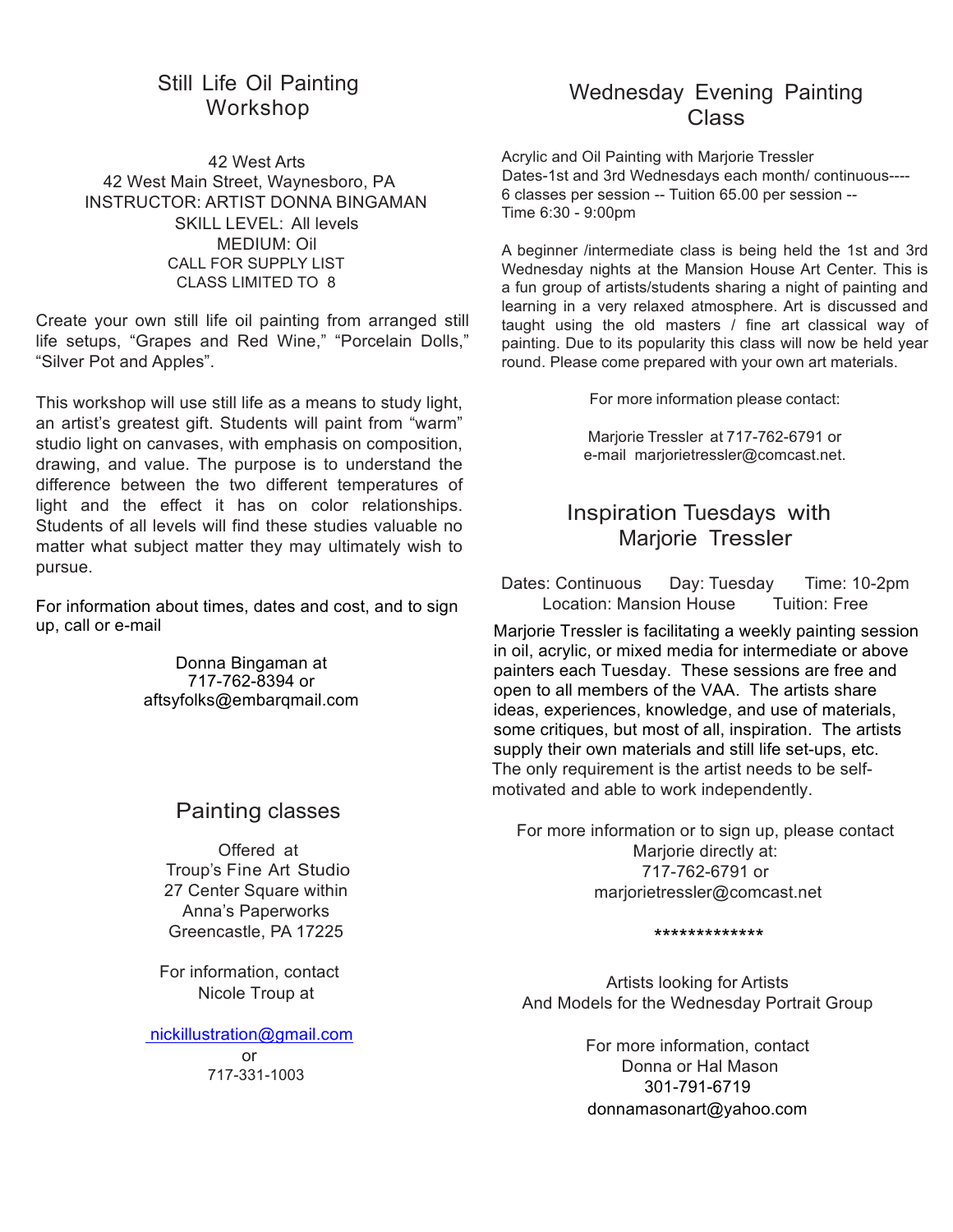## Boys and Girls Club Art Auction

The Boys and Girls Club of Chambersburg and Shipppensburg are having an artauction May 13 to benefit the Club. They are trying to find local artists to donate at least one piece to be auctioned off in exchange for a free display of their artwork at the event. Artists can bring in a table or display rack and set up their art for sale as well as their promotional materials. The details, terms and conditions are listed below.

Where: The Winebrenner Seminary Auditorium (the former Scotland School for Veteran's Children, Scotland, PA)

When: May 13, 2014

Time: 5:00 -8:00 p.m.

Terms and conditions:

1. Acceptable artwork—any fine art such as paintings, prints (framed), photography, and sculpture. No crafts or jewelry.

2. Subject matter—any subject.

3. All works of art must be ready to hang with hangers at the upper right and upper left.

4. At least one piece must be donated in order to display other artwork for free.

5. Delivery date—May 14, the day of the event. For those who cannot make it to the event and just want to drop off their artwork, another day can be arranged.

\*If you are interested in donating artwork and displaying it, contact Nicole Troup for more information and for an application at nickillustration@gmaill.com, 717-331-1003, or www.nicolesoilportraits.com.

# The 81st Annual Cumberland Valley Photographic Salon

The Washington County Museum of Fine Arts is now accepting entries for the 81st Annual Cumberland Valley Photographic Salon. The exhibition is open to both amateur and professional photographers and continues the museum's over 80 year commitment to showcasing the talented artists to this region and beyond.

The deadline for entries is Friday, May 2, 2014, 4:00 p.m. and the exhibition, sponsored by Conservit, Inc., is on view June 21 through November 2, 2014 in the museum's Bowman Concert Gallery.

To receive the official Call for Entries with guidelines for entering e-mail Jennifer Chapman Smith at jsmith@wcmfa.org or call the museum at 301-739-5727.

Deadline for Entries: Friday, May 2, 2014 - 4:00 p.m.

Opening Reception & Awards Ceremony: Sunday, June 29, 2014, 2:30 - 4:00 p.m.

Exhibition on View: June 21 - November 2, 2014 Final Day to Pick up Photographs: Thursday, December 4, 2014

#### **CALL FOR ENTRIES**

The Delaplaine Visual Arts Education Center 40 South Carroll Street Frederick, Maryland 21701 301-698-0656 delaplaine.org

> Annual Juried Exhibit May 3 - June 22 All media are eligible.

Deadline for entries: April 4

Juror: Margaret Winslow Associate Curator for Contemporary Art at the Delaware Art Museum.

> Prize money awarded. First Place: \$500 Second Place: \$350 Third Place: \$200 Honorable Mention: \$100

Find Call for Entry at link below or call Diane Sibbison 301-698-0656 ext. 115 for assistance.

**North Gallery Show March Carol Wilks, March 2-30**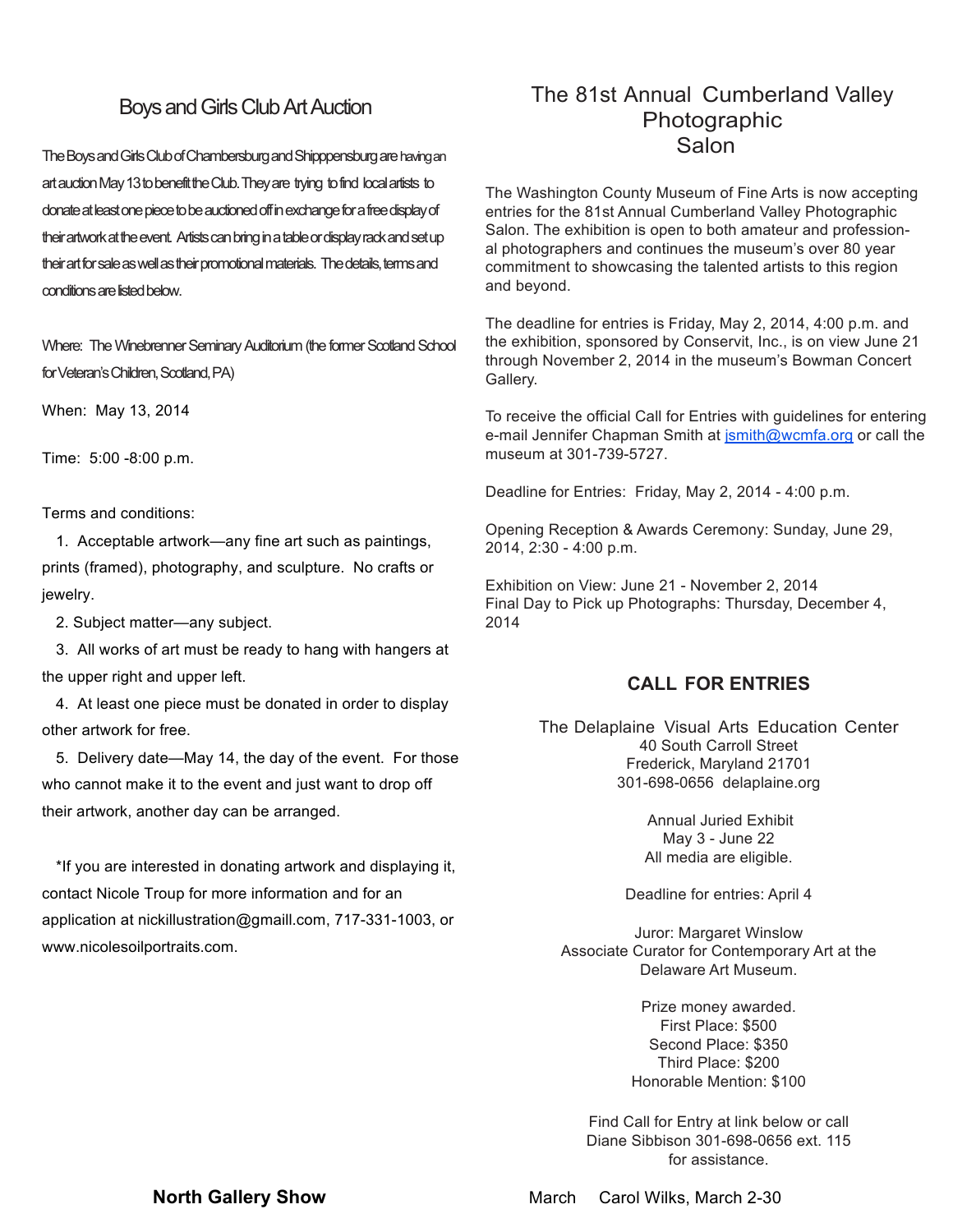- April Denny Bingaman, April 4-27
- May Inspiration Tuesday Group May 2-26, reception May 4, 2-4 p.m.
- June All Member Show/Miniature Show, May 30-July 27 Blues Fest Porch Show, Sunday, June 1, 01 a.m. to 5 p.m.

#### **NOTES**

The Mansion House Art Center will be advertised nationally as a BLUE STAR MUSEUM/Historic Site for military and veteran's families from May through Labor Day again this year. Hopefully this will increase our visitors to the galleries and park this summer. Since I need a count to report to Blue Star Museums/Historic Sites, would the sitters please ask visitors to record if they are military or veteran families in the visitor's book.

Thanks, Lucy Ecker, Representative for Washington County Museums and Historic Sites

The VAA Treasurer received a thank-you check for \$20.00 from Potomac Edison Contractor for Free Home Owners Maryland Residents (50-85 years) Energy Checkup for energy tax credits. Lucy allowed their representative in during evening of City Park Illumination and one person signed up.

\*\*\*\*\*

Meritus Medical Center Auxiliary has received many thank-you letters from Valley Art Association members for allowing them to exhibit.

The Arts Alliance of Greater Waynesboro would like to initiate an Artists Directory which not only tells who our regional artists are, but what mediums and subject matter they use, as well as their web sites, if they have them.

I've already got the names of the memberships of all three art clubs, but would like to have the additional information from all your members (so long as they want to be part of the directory) so it may be included in our web site with links to artists in different mediums, showing who might be approached for portraiture, still life, landscapes, abstract works, impressionistic styles, etc.

We'd also like to have brochures from those who have them. If any members prefer not to have us list their phone numbers, addresses, or e-mail addresses, please let us know.

Your artists may compile information and send it as a group, or may contact me directly via phone at s717-749-3831, or dbec100@embarqmail.com. My mailing address is P.O. Box 397, Mont Alto, PA 17237-0397.

We have had great success with our Destination Arts program, and now have a gallery at 50 West Main St., Waynesboro, an Artist's Co-op at 42 West Main St., and the Ceramic Arts Center off Waynesboro at 13 S. Church St., open Thursdays, 1-4 p.m., Friday 5-8 p.m., Saturday, 12-6 p.m. , and Sunday 1-4 p.m.

We feel our summer Destination Arts was a tremendous success, as we had visitors from 25 states and 8 other countries. Sales exceeded \$25,000, and we're well on the way to being recognized as an organization which has revitalized downtown Waynesboro.

I would so gratefully appreciate responses right after the New Year if your members are interested in being part of this effort to let the public from the Cumberland Valley to Baltimore, Frederick, and D. C. know how much creativity is available to them. Please let me hear from you.

Thanks,

Becky Dietrich

### **Letter from Becky Dietrich**